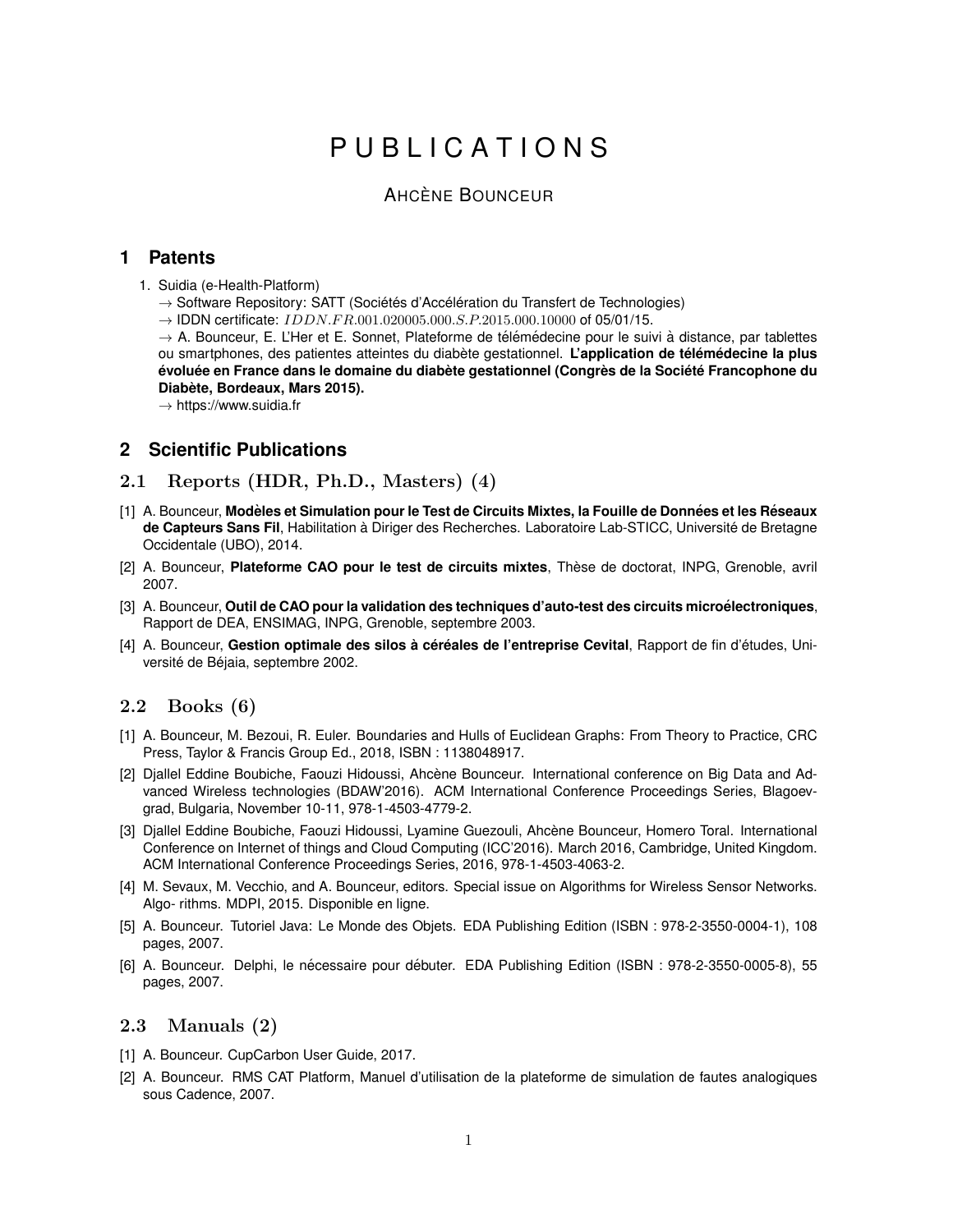## 2.4 Demo Papers (2)

- [1] Ahcène Bounceur, Olivier Marc, Massinissa Lounis, Julien Soler, Laurent Clavier, Pierre Combeau, Rodolphe Vauzelle, Loic Lagadec, Reinhardt Euler, Madani Bezoui and Pietro Manzoni, CupCarbon-Lab: An IoT Emulator. In the Proceedings of IEEE Consumer Communications & Networking Conference (CCNC 2018), 12-15 January 2018, Las Vegas, USA.
- [2] M. Lounis, K. Mehdi, A. Bounceur. A CupCarbon Tool for Simulating Destructive Insect Movements. 1st IEEE International Conference on Information and Communication Technologies for Disaster Management (ICT-DM'14), Algiers, Algeria, March 24-25, 2014.

# 2.5 Keynote Speaker (9)

- [1] Ahcène Bounceur, CupCarbon-Lab for the validation of Cybersecurity algorithms including BlockChain technology, In the 2nd International Conference on Computational Intelligence, Security and IoT (ICCISIoT 2019), 13-14 December, 2018, National Institute of Technology Agartala, Tripura, India.
- [2] Ahcène Bounceur, The concept of a Pseudo-Polygon and its Application to IoT, In the 1st International Conference on Artificial Intelligence and its Applications (AIAP'18), 4-5 December, 2018, El-Oued, Algeria.
- [3] Ahcène Bounceur, The concept of a Pseudo-Polygon and its Application to Big Data and IoT, In the 7th International Society for Knowledge Organization (ISKO-Maghreb), 25-26 November, 2018, Bejaia, Algeria (https://www.youtube.com/watch?v=hIQqLA5psNI).
- [4] Ahcène Bounceur, A Pseudo-Polygon and Its Application in IoT Networks, In the International Conference on Future Networks and Distributed Systems (ICFNDS), 26-27 June, 2018, Amman, Jordan.
- [5] Ahcène Bounceur, Finding the boundary nodes of a WSN using the D-LPCN algorithm and its simulation under CupCarbon, In the 1st EAI International Conference on Future Internet Technologies and Trends (ICFITT 2017), August 31-September 2, 2017, Surat, India.
- [6] Ahcène Bounceur, From Smart-city and IoT Simulation to Big Data Generation, In the 2nd ACM International Conference on Internet of things and Cloud Computing (ICC 2017), Keynote Speaker, Cambridge city, Churchill College. University of Cambridge, United Kingdom. 22-23 March 2017.
- [7] Ahcène Bounceur, Big-Data: La troisième révolution informatique, La première édition du Congrès Annuel sur les Sciences et Technologies Appliquées (CASTA'16), Keynote Speaker, Boumerdes, Algeria. 18-20 septembre, 2016.
- [8] Ahcène Bounceur, CupCarbon: A New Platform for Designing and Simulating Smart-City and IoT Wireless Sensor Networks, Keynote Speaker, 5ème édition des journées "Big Data Mining and Visualization", Université de Lorraine, 23-24 juin 2016.
- [9] Ahcène Bounceur, CupCarbon: A New Platform for Designing and Simulating Smart-City & IoT Wireless Sensor Networks (SCI-WSN), In the International conference on Intelligent Information Processing, Security and Advanced Communication, IPAC'2015, University Hadj Lakhdar of Batna, Algeria, 23-25 November 2015.

# 2.6 Invited Talk and Papers (12)

- [1] Ahcène Bounceur, Invited talk, Algorithms for finding the boundary nodes of a WSN and their simulation under CupCarbon, Internal seminar, Manchester Metropolitan University, June 19th, 2019, UK.
- [2] Reinhardt Euler, Ahcène Bounceur, Madani Bezoui, Finding the Boundary Nodes of a Euclidean Graph: Algorithms and Applications, Invited talk, Joint EURO/ALIO International Conference on Applied Combinatorial Optimization, June 25th, 2018, Bologna.
- [3] Ahcène Bounceur, Madani Bezoui, Reinhardt Euler, Loic Lagadec and Mohammad Hammoudeh, Distributed Leader Election in Wireless and IoT Networks, Invited talk, EURO 2018, July 8th, 2018, Valencia.
- [4] Ahcène Bounceur, Distributed Algorithms for Leader Election in Wireless and IoT Networks, Présentation invitée, GT-OSI, Jussieux, Paris, October 20, 2017.
- [5] Ahcène Bounceur, Madani Bezoui, Reinhardt Euler and Marc Sevaux, Finding the Boundary Nodes of a Wireless Sensor Network Without Conditions on the Starting Node, Invited talk, EURO 2016, Poznan.
- [6] Ahcène Bounceur, From Smart-city and IoT Simulation to Big Data Generation, Invited talk, University of Bejaia, July 2016.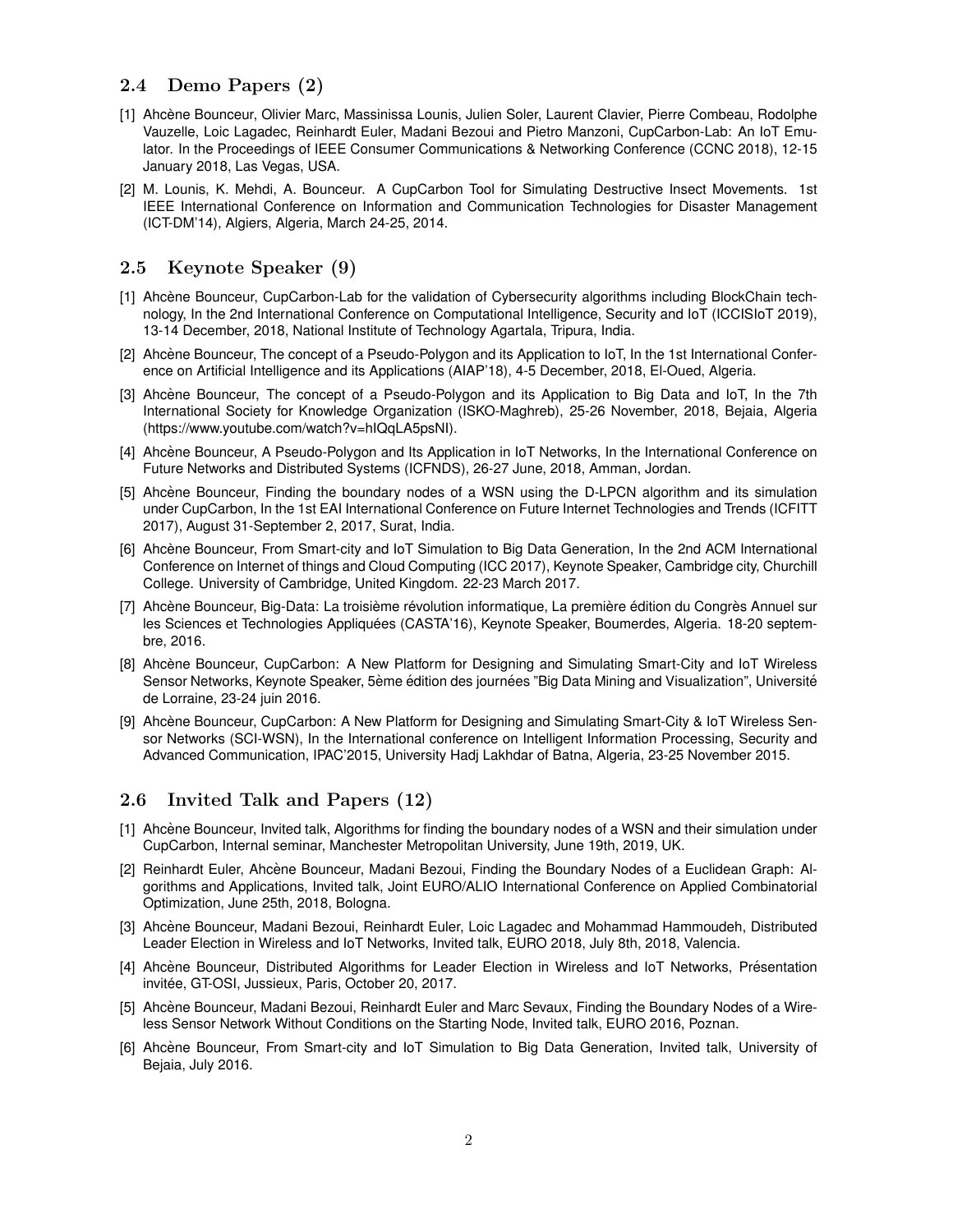- [7] Ahcène Bounceur, Laurent Clavier, Pierre Olivier, Olivier Marc, Plateforme logicielle CupCarbon de conception et de simulation des réseaux de capteurs sans fil de nouvelle génération dédiée aux smart-cities, Séminaire IRCICA autour des réseaux de capteurs, 6 novembre 2015, IRCICA, Lille.
- [8] Ahcène Bounceur, Trouver l'Enveloppe Polygonale d'un Réseau de Capteurs Sans Fil : Théorie et Pratique, Séminaire, Université Clermont-Ferrand, Juillet 2015.
- [9] Ahcène Bounceur, Trouver l'Enveloppe Polygonale d'un Réseau de Capteurs Sans Fil : Théorie et Pratique, séminaire, GDR-RO, CEA, Paris, May 2015.
- [10] Ahcène Bounceur, Reinhardt Euler, Ali Benzerbadj, Farid Lalem, Massinissa Saoudi, Tahar Kechadi, Marc Sevaux, Finding a Polygon Hull in Wireless Sensor Networks, Invited talk, EURO 2015, Glasgow.
- [11] S. Mir, H.-G. Stratigopoulos, M. Dubois, and A. Bounceur, Evaluation of parametric test metrics for mixedsignal/RF DFT solutions using statistical techniques, Catrene European Nanoelectronics Design Technology Conference, Grenoble, France, June 2011.
- [12] Salvador Mir, Haralampos-G. D. Stratigopoulos, Ahcène Bounceur, Density estimation for analog/RF test problem solving. Invited Talk, IEEE VLSI Test Symposium (VTS'10).

# 2.7 Book Chapters (4)

- [1] Ahcène Bounceur, Madani Bezoui, Umber Noreen, Reinhardt Euler, Farid Lalem, Mohammad Hammoudeh, and Sohail Jabbar, LOGO: A New Distributed Leader Election Algorithm in WSNs with Low Energy Consumption, Chapter in the Future Internet Technologies and Trends, August 31-September 2, 2017, Surat, India.
- [2] M. Bentobache, A. Bounceur, R. Euler, Y. Kieffer, S. Mir, Minimizing test frequencies for linear analog circuits: new models and efficient solution methods. Chapter in VLSI-SoC, Springer, 2015.
- [3] A. Bounceur, S. Mir, L. Rolíndez and E. Simeu. CAT platform for analogue and mixed-signal test evaluation and optimization. Chapter in IFIP International Federation for Information Processing, Volume 249, VLSI-SoC: Research trends in VLSI and Systems on Chip. De Micheli, G., Mir, S., Reis, R. (Eds.), (Boston: Springer), 2007, pp. 281-300.
- [4] A. Dhayni, S. Mir, L. Rufer and A. Bounceur. On-chip Pseudorandom Testing for Linear and Non-linear MEMS. Chapter in VLSI-SoC : From Systems to Silicon. R. Reis, A. Osseiran, H.-J. Pfleiderer (Eds.), Springer, Vol. 240, 2007, pp. 245-266.

#### 2.8 International Journals (29)

- [1] Nora Saadi, Ahcène Bounceur, Reinhardt Euler, Massinissa Lounis, Madani Bezoui, Moussa Kerkar, Bernard Pottierd, Maximum Lifetime Target Coverage in Wireless Sensor Networks, Journal of Wireless Personal Communications.
- [2] Nabil Kadjouh, Ahcène Bounceur, Madani Bezoui, M. Essaid Khanouche, Reinhardt Euler, Mohammad Hammoudeh, Loïc Lagadec, Sohail Jabbar, and Fadi Al-Turjman, A Dominating Tree based Leader Election Algorithm for Smart Cities IoT Infrastructure, International Journal of Mobile Networks and Applications.
- [3] N. Benkebir, M. Le Pouliquen, J-F. Trévien, A. Bounceur, R. Euler, E. Pardiac, M. Sevaux, On a Multi-Trip Vehicle Routing Problem with Time Window integrating European and French Driver Regulations, Journal on Vehicle Routing Algorithms, 2(1), 55-74, November 2019, DOI 10.1007/s41604-019-00016-3.
- [4] Ahcène Bounceur, Madani Bezoui, Mohammad Hammoudeh, Loïc Lagadec, Reinhardt Euler, Finding the Polygon Hull of a Network Without Conditions on the Starting Vertex, In the Transactions on Emerging Telecommunications Technologies, John Wiley & Sons Ltd, 2019, DOI: 10.1002/ett.3696.
- [5] Marco Di Renzo, Merouane Debbah, Dinh-Thuy Phan-Huy, Alessio Zappone, Mohamed-Slim Alouini, Chau Yuen, Vincenzo Sciancalepore, George C. Alexandropoulos, Jakob Hoydis, Haris Gacanin, Julien de Rosny, Ahcene Bounceur, Geoffroy Lerosey and Mathias Fink, Smart Radio Environments Empowered by AI Reconfigurable Meta-Surfaces: An Idea Whose Time Has Come, EURASIP Journal on Wireless Communications and Networking, V 2019, 29 August 2019, abs/1903.08925.
- [6] Ahcène Bounceur, Salvador Mir, Reinhardt Euler, Kamel Beznia, Estimation of Analog/RF Parametric Test Metrics Based on a Multivariate Extreme Value Model. In IEEE Transactions on Computer-Aided Design of Integrated Circuits and Systems (TCAD), 2019. DOI: 10.1109/TCAD.2019.2907923.
- [7] Abdennacer Khelaifaa, Saber Benharzallah, Laid Kahloul, Reinhardt Euler, Abdelkader Laouid, Ahcène Bounceur, A comparative analysis of adaptive consistency approaches in cloud storage, In Journal of Parallel and Distributed Computingn, Volume 129, july 2019, pp. 36-49, DOI : 10.1016/j.jpdc.2019.03.006.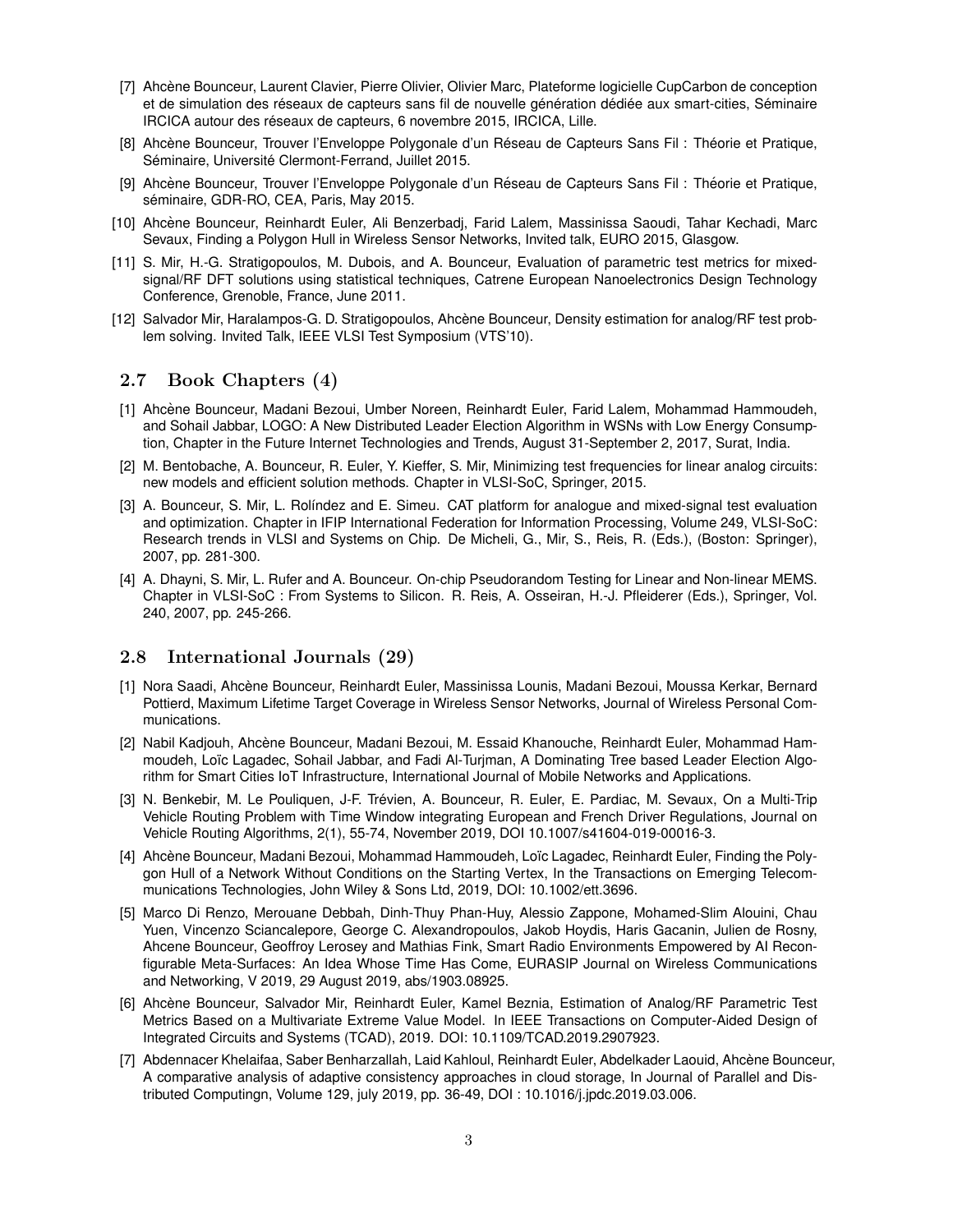- [8] Madani Bezoui, Mustapha Moulai, Ahcène Bounceur, An iterative method for solving a bi-objective constrained portfolio optimization problem. International Journal of Computational Optimization and Applications. Volume 72, 1, January 2019, 479-498, Springer US. DOI: 10.1007/s10589-018-0052-9.
- [9] S. K. Ghalem, B. Kechar, A. Bounceur, R. Euler, A probabilistic multivariate Copula-based technique for faulty node diagnosis in Wireless Sensor Networks, Journal of Network and Computer Applications (JNCA), Elsevier, 2018.
- [10] Ismail Kertiou, Saber Benharzallah, Laid Kahloul, Mounir Beggas, Reinhardt Euler, Abdelkader Laouid, Ahcène Bounceur, A dynamic skyline technique for a context-aware selection of the best sensors in an IoT architecture, DOI: 10.1016/j.adhoc.2018.08.011, Ad Hoc Networks Journal, Elsevier, Volume 81, December 2018, Pages 183-196.
- [11] Ahcène Bounceur, Samia Djemai, Belkacem Brahmi, Mohand Ouamer Bibi, Reinhardt Euler, A Classification Approach for an Accurate Analog/RF BIST Evaluation Based on the Process Parameters, Journal of Electronic Testing: Theory and Applications (JETTA), Springer, 2018, 34(3), 321-335, 10.1007/s10836-018-5730-0.
- [12] A. Benzerbadj, B. Kechar, A. Bounceur, B. Pottier, Surveillance of Sensitive Fenced Areas Using Duty-Cycled Wireless Sensor Networks With Asymmetrical Links, Journal of Network and Computer Applications (JNCA), Elsevier, March, 2018.
- [13] A. Laouid, A. Dahmani, A. Bounceur, R. Euler, F. Lalem, H. R. Hassen, A. Tari, A Self-managing Volatile Key Scheme for Wireless Sensor Networks, Journal of Ambient Intelligence and Humanized Computing (JAIHC), Springer, March, 2018.
- [14] A. Benzerbadj, B. Kechar, A. Bounceur, B. Pottier, Cross-Layer Greedy Position-Based Routing for Multihop Wireless Sensor Networks in a Real Environment, Ad Hoc Networks Journal, Elsevier, 4 January 2018, DOI: 10.1016/j.adhoc.2018.01.003.
- [15] M. Lounis A. Bounceur, R. Euler, B. Pottier, Estimation of Energy Consumption through Parallel Computing in Wireless Sensor Networks, Journal of Ambient Intelligence and Humanized Computing, Springer, August 2017, DOI: 10.1007/s12652-017-0582-5.
- [16] A. Laouid, A. Dahmani, A. Bounceur, R. Euler, F. Lalem, A. Tari, A Distributed Multi-path Routing Algorithm to Balance Energy Consumption in Wireless Sensor Networks, Ad Hoc Networks Journal, Elsevier, Volume 64, 53-64, 21 June 2017, DOI: 10.1016/j.adhoc.2017.06.006.
- [17] Massinissa Saoudi, Farid Lalem, Ahcène Bounceur, Reinhardt Euler, M-Tahar Kechadi, Abdelkader Laouid, Madani Bezoui, Marc Sevaux, D-LPCN: A Distributed Least Polar-angle Connected Node Algorithm for Finding the Boundary of a Wireless Sensor Network, Ad Hoc Networks Journal, Elsevier, Volume 56, 1 March 2017, Pages 56-71, DOI: 10.1016/j.adhoc.2016.11.010.
- [18] Farid Lalem, Ahcène Bounceur, Madani Bezoui, Massinissa Saoudi, Reinhardt Euler, Tahar Kechadi and Marc Sevaux. LPCN: Least Polar-angle Connected Node Algorithm to Find a Polygon Hull in a Connected Euclidean Graph, Journal of Network and Computer Applications (JNCA), Elsevier, 2017. DOI: 10.1016/j.jnca.2017.05.005
- [19] Habib Aissaoua, Makhlouf Aliouat, Ahcène Bounceur, Reinhardt Euler. A Distributed Consensus-based Clock Synchronization Protocol for Wireless Sensor Networks, Journal of Wireless Personal Communications, Springer, Volume 95, Number 4, 4579-4600, 2017.
- [20] A. Abuarqoub, M. Hammoudeh, B. Adebisi, S. Jabbar, A. Bounceur, H. Al-Bashar, Dynamic Clustering and Management of Mobile Wireless Sensor Networks, Computer Networks, Available online 3 February 2017, ISSN 1389-1286, http://dx.doi.org/10.1016/j.comnet.2017.02.001.
- [21] Mohammad Hammoudeh, Fayez Al-Fayez, Huw Lloyd, Robert Newman, Bamidele Adebisi, Ahcène Bounceur and Abdelrahman Abuarqoub, A Wireless Sensor Network Border Monitoring System: Deployment Issues and Routing Protocols, IEEE Sensors, Vol. 14, No. 8, October 2016.
- [22] O. Aldabbas, A. Abuarqoub, M. Hammoudeh, U. Raza, A. Bounceur. "Unmanned Ground Vehicle for Data Collection in Wireless Sensor Networks: Mobility-aware Sink Selection" The Open Automation and Control Systems Journal 8 (1) 2016.
- [23] R. Houari, A. Bounceur , T. Kechadi, K. Tari, R. Euler. Dimensionality Reduction in Data Mining: Copula Approach. Expert Systems With Applications Journal (ESWA), Volume 64, 1 December 2016, Pages 247-260.
- [24] Kamel Beznia, Ahcène Bounceur, Reinhardt Euler, Salvador Mir, A Tool For Analog/RF BIST Evaluation Using Statistical Models of Circuit Parameters, ACM Transactions on Design Automation of Electronic Systems (TODAES), 2015, 20 (2), Article No. 31.
- [25] A. Bounceur, S. Mir, H-G. D. Stratigopoulos, Estimation of Analog Parametric Test Metrics Using Copulas, IEEE Transactions on CAD of Integrated Circuits and Systems 30(9): 1400-1410, 2011.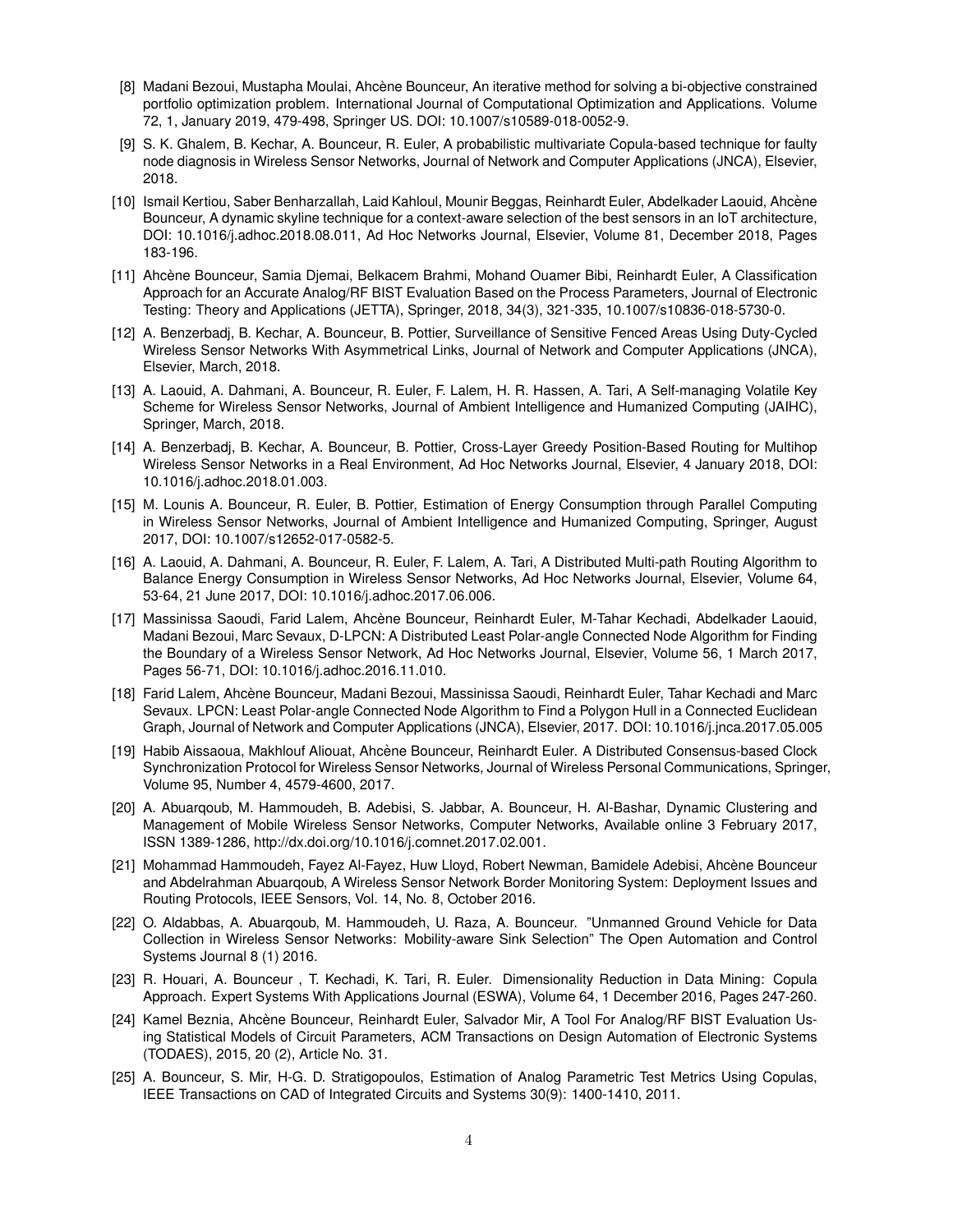- [26] H-G. D. Stratigopoulos, S. Mir, A. Bounceur, Evaluation of Analog/RF Test Measurements at the Design Stage. IEEE Transactions on CAD of Integrated Circuits and Systems 28(4): 582-590, 2009.
- [27] A. Dhayni, S. Mir, L. Rufer, A. Bounceur, E. Simeu, Pseudorandom BIST for test and characterization of linear and nonlinear MEMS. Microelectronics Journal 40(7): 1054-1061, 2009.
- [28] A. Bounceur, S. Mir, E. Simeu and L. Rolíndez. Estimation of test metrics for the optimisation of analogue circuit testing. Journal of Electronic Testing: Theory and Applications (JETTA), Springer Science+Business Media, 23(6), December 2007, pp. 465-663.
- [29] L. Rolíndez, S. Mir, A. Bounceur and J.-L. Carbonéro. A BIST Scheme for SNDR Testing of Sigma Delta ADCs Using Sine-Wave Fitting. Journal of Electronic Testing: Theory and Applications, Springer Science+Business Media, 22(4-6), 2006, pp. 325-335.

### 2.9 National Journals (1)

[1] S. Gaulier, E. Sonnet, P. Thuillier, G. Crouzeix, A. Bounceur, V. Kerlan, Évaluation d'un programme de suivi de patientes avec un diabète gestationnel par télémédecine : expérience brestoise, Journal de Médecine des maladies Métaboliques, Octobre 2017, Vol. 11, N°6.

#### 2.10 International Conferences (83)

- [1] Congduc Pham, Ahcène Bounceur, Laurent Clavier, Umber Noreen and Muhammad Ehsan, Investigating and Experimenting Interference Mitigation by Capture Effect in LoRa Networks, In the 3rd International Conference on Future Networks and Distributed Systems (ICFNDS), 01-02 July, 2019, Paris, France. (accepted)
- [2] Mohammad Hammoudeh, Ibrahim Ghafir, Ahcène Bounceur and Thomas Rawlinson, Continuous Monitoring in Mission-Critical Applications Using the Internet of Things and Blockchain, In the 3rd International Conference on Future Networks and Distributed Systems (ICFNDS), 01-02 July, 2019, Paris, France. (accepted)
- [3] Muath Alshaikh, Lamri Laouamer, Abdelkader Laouid, Ahcène Bounceur and Mohammad Hammoudeh, Robust and Imperceptible Medical Image Watermarking Based on Dijkstra Algorithm, In the 3rd International Conference on Future Networks and Distributed Systems (ICFNDS), 01-02 July, 2019, Paris, France. (accepted)
- [4] Mohammed Amine Yagoub, Abdelkader Laouid and Ahcène Bounceur, An Intelligent Cloud Data Protection Technique Based on Multi Agent System Using Advanced Cryptographic Algorithms, In the 3rd International Conference on Future Networks and Distributed Systems (ICFNDS), 01-02 July, 2019, Paris, France. (accepted)
- [5] Nabil Kadjouh, Ahcène Bounceur, Tari Abdelkamel, Reinhardt Euler, Loic Lagadec and Abdelkader Laouid, Modelling Batteries With CupCarbon Simulator Under Weather Variations, In the 3rd International Conference on Future Networks and Distributed Systems (ICFNDS), 01-02 July, 2019, Paris, France. (accepted)
- [6] Nabil Kadjouh, Ahcène Bounceur, Tari Abdelkamel, Loic Lagadec, Reinhardt Euler and Madani Bezoui, A New Leader Election Algorithm Based on the WBS Algorithm Dedicated to Smart-cities, In the 3rd International Conference on Future Networks and Distributed Systems (ICFNDS), 01-02 July, 2019, Paris, France. (accepted)
- [7] Ahcène Bounceur, Madani Bezoui, Loic Lagadec, Reinhardt Euler, Abdelkader Laouid, Mahamadou Traore and Mounir Lallali, Detecting Gaps and Voids in WSNs and IoT Networks: the Minimum x-Coordinate based Method, In the 2nd International Conference on Future Networks and Distributed Systems (ICFNDS), 26-27 June, 2018, Amman, Jordan. → **BEST PAPER**
- [8] Madani Bezoui, Ahcene Bounceur, Loic Lagadec, Reinhardt Euler, Frank Singhoff and Mohammad Hammoudeh, Detecting Gaps and Voids in WSNs and IoT Networks: the Angle-based Method, In the 2nd International Conference on Future Networks and Distributed Systems (ICFNDS), 26-27 June, 2018, Amman, Jordan.
- [9] Laouid Abdelkader, Muath Alshaikh, Farid Lalem, Ahcène Bounceur, Reinhardt Euler, Madani Bezoui and Habib Aissaoua, A Distributed Security Protocol Designed for the Context of Internet of Things, In the 2nd International Conference on Future Networks and Distributed Systems (ICFNDS), 26-27 June, 2018, Amman, Jordan.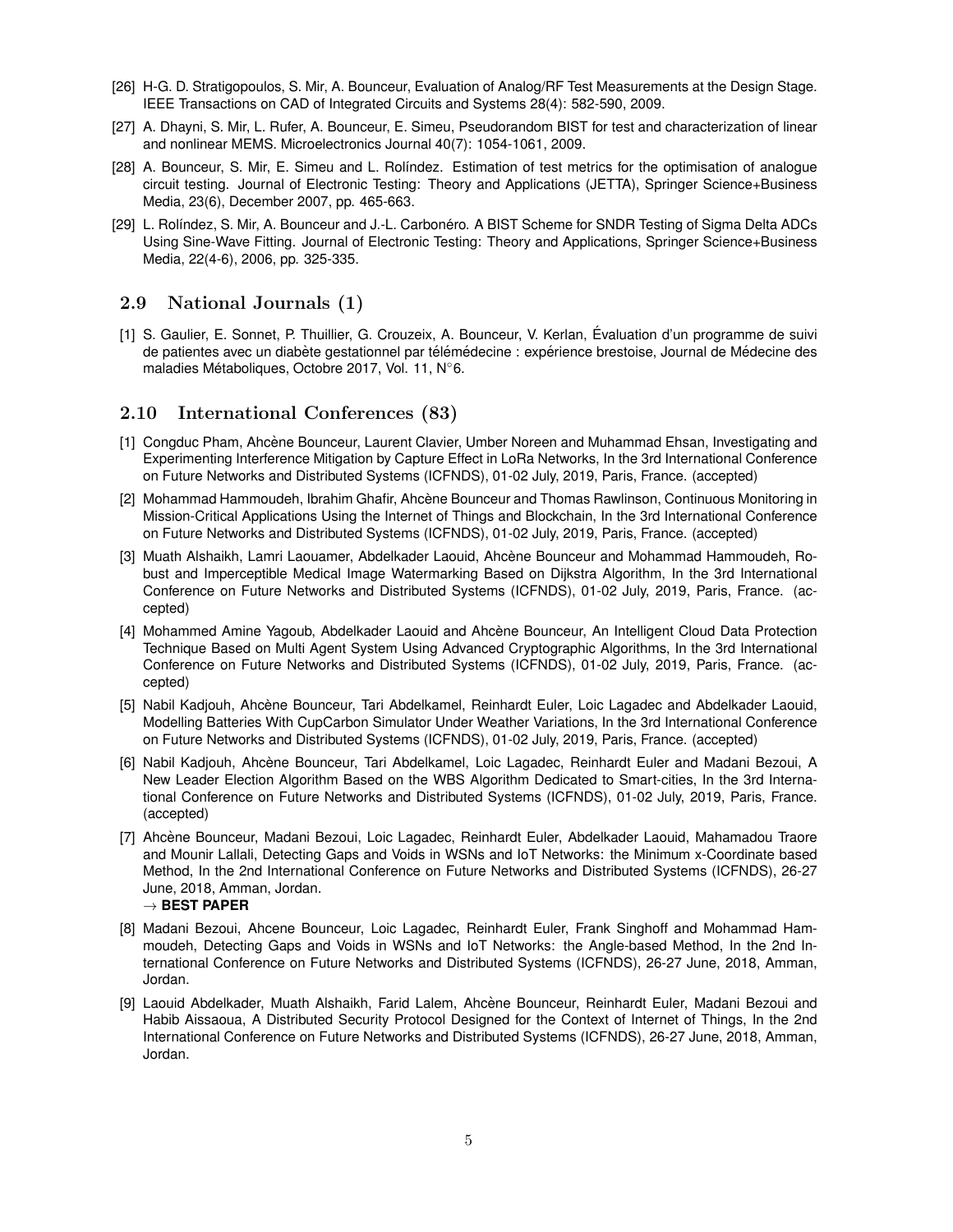- [10] Habib Aissaoua, Ahcène Bounceur, Makhlouf Aliouat, Reinhardt Euler, Abdelkader Laouid and Farid Lalem, A Lightweight Only Receiver Clock Synchronization Technique for Wireless Sensor Networks, In the 2nd International Conference on Future Networks and Distributed Systems (ICFNDS), 26-27 June, 2018, Amman, Jordan.
- [11] Mohamed-Lamine Yagoub, Okba Kazar, Abdelkader Laouid, Ahcene Bounceur and Reinhardt Euler, An Adaptive and Efficient Fully Homomorphic Encryption Technique, In the 2nd International Conference on Future Networks and Distributed Systems (ICFNDS), 26-27 June, 2018, Amman, Jordan.
- [12] Ahcène Bounceur, Madani Bezoui, Loic Lagadec, Reinhardt Euler, Abdelkader Laouid and Mohammad Hammoudeh. DoTRo: A New Dominating Tree Routing Algorithm for Efficient and Fault-Tolerant Leader Election in WSNs and IoT Networks, The 4th International Conference on Mobile, Secure and Programmable Networking (MSPN 2018), 18-20 June 2018, Paris, France.
- [13] Umber Noreen, Laurent Clavier, Ahcène Bounceur, LoRa-like CSS-based PHY Layer Capture Effect and Serial Interference Cancellation, In the 24th European Wireless (EW'2018), 2-4 May 2018, Catania, Italy.
- [14] Ahcène Bounceur, Laurent Clavier, Pierre Combeau, Olivier Marc, Rodolphe Vauzelle, Arnaud Masserann, Julien Soler, Reinhardt Euler, Taha Alwajeeh, Vyas Devendra, Umber Noreen, Emilie Soret, Massinissa Lounis. CupCarbon: A New Platform for the Design, Simulation and 2D/3D Visualization of Radio Propagation and Interferences in IoT Networks. In the Proceedings of IEEE Consumer Communications & Networking Conference (CCNC 2018), 12-15 January 2018, Las Vegas, USA.
- [15] Ahcène Bounceur, Madani Bezoui, Massinissa Lounis, Reinhardt Euler, Ciprian Teodorov, A New Dominating Tree Routing Algorithm for Efficient Leader Election in IoT Networks. In the Proceedings of IEEE Consumer Communications & Networking Conference (CCNC 2018), 12-15 January 2018, Las Vegas, USA.
- [16] Ahcène Bounceur, Madani Bezoui, Reinhardt Euler, Farid Lalem, A Wait-Before-Starting Algorithm for Fast, Fault-Tolerant and Low Energy Leader Election in WSNs Dedicated to Smart-Cities and IoT, In the IEEE Sensors 2017 Conference, Glasgow, Scotland, UK, October 29-November 1, 2017.
- [17] Madani Bezoui, Ahcène Bounceur, Reinhardt Euler, Farid Lalem, Laouid Abdelkader, A New Algorithm for Finding a Dominating Set in Wireless Sensor and IoT Networks Based on the Wait-Before-Starting Concept, In the IEEE Sensors 2017 Conference, Glasgow, Scotland, UK, October 29-November 1, 2017.
- [18] Ahcène Bounceur, Madani Bezoui, Reinhardt Euler, Farid Lalem, Massinissa Lounis, A Revised BROGO Algorithm for Leader Election in Wireless Sensor and IoT Networks, In the IEEE Sensors 2017 Conference, Glasgow, Scotland, UK, October 29-November 1, 2017.
- [19] Madani Bezoui, Ahcène Bounceur, Reinhardt Euler, Mustapha Moulaï, A New Distributed Algorithm for Finding Dominating Sets in IoT Networks under Multiple Criteria, In the 12th International Conference on Multiple Objective Programming and Goal Programming (MOPGP 2017), 30-31 October 2017, Metz, France.
- [20] Madani Bezoui, Ahcène Bounceur, Reinhardt Euler, Mustapha Moulaï, A game theory approach to solve linear bi-objective programming problems: application to data collection in WSNs, In the 12th International Conference on Multiple Objective Programming and Goal Programming (MOPGP 2017), 30-31 October 2017, Metz, France.
- [21] Madani Bezoui, Ahcène Bounceur, Reinhardt Euler, Mustapha Moulaï, A multi-criteria decision support tool for ranking exploration projects of the Sonatrach oil upstream, In the 12th International Conference on Multiple Objective Programming and Goal Programming (MOPGP 2017), 30-31 October 2017, Metz, France.
- [22] Ahcène Bounceur, Madani Bezoui, Umber Noreen, Reinhardt Euler, Farid Lalem, Mohammad Hammoudeh, and Sohail Jabbar, LOGO: A New Distributed Leader Election Algorithm in WSNs with Low Energy Consumption, In the 1st EAI International Conference on Future Internet Technologies and Trends (ICFITT 2017), August 31-September 2, 2017, Surat, India.
- [23] Ahcène Bounceur, Madani Bezoui, Reinhardt Euler, Nabil Kadjouh and Farid Lalem, BROGO: A New Low Energy Consumption Algorithm for Leader Election in WSNs, **INVITED PAPER** in the 10th IEEE International Conference on the Developments in eSystems Engineering (DeSE 2017), 14-16 June 2017, Paris, France.
- [24] Umber Noreen, Ahcène Bounceur, Laurent Clavier, Modeling Interference for Wireless Sensor Network Simulator, In the 1st International Workshop Smart Technologies (WOSTech'17), July 2017, Cambridge, United Kingdom.
- [25] Umber Noreen, Ahcène Bounceur and Laurent Clavier, A Study of LoRa Low Power and Wide Area Network Technology, In the 3rd IEEE International Conference on Advanced Technologies for Signal and Image Processing (ATSIP'2017), Fez, Morocco, May 22-24, 2017.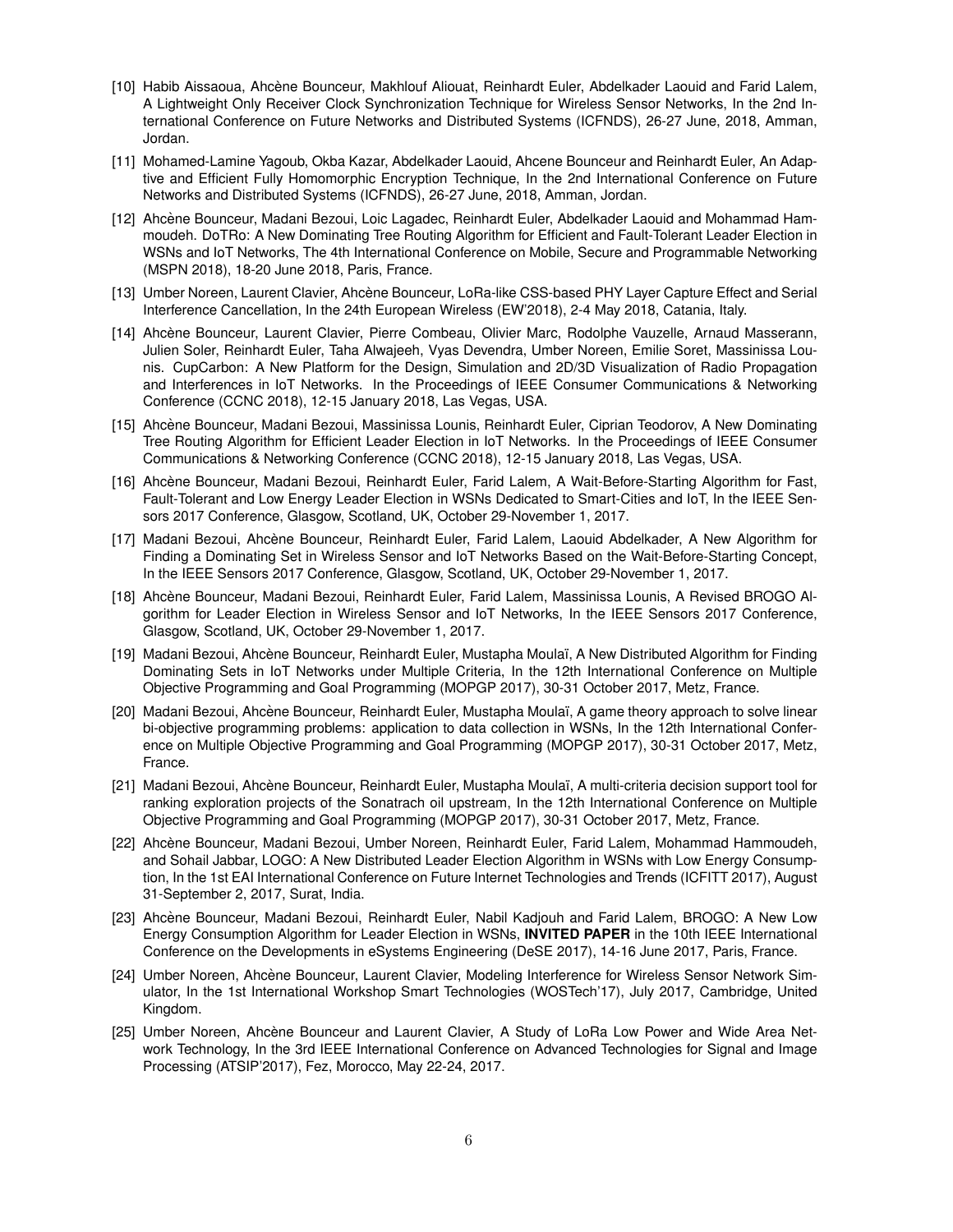- [26] Farid Lalem, Ahcène Bounceur, Reinhardt Euler, Mohammad Hammoudeh, Rahim Kacimi, and Sanaa Kawther Ghalem, Distributed Faulty Sensor Node Detection in Wireless Sensor Networks based on Copula Theory. In the Second ACM International Conference on Internet of Things, Data and Cloud Computing (ICC 2017), March 2017, Cambridge, United Kingdom.
- [27] Sanaa Kawther Ghalem, Bouabdellah Kechar, Ahceène Bounceur, Reinhardt Euler, Mohammad Hammoudeh, Farid Lalem, Copula based approach for measurement validity verification in wireless sensor networks. In the Second ACM International Conference on Internet of Things, Data and Cloud Computing (ICC 2017), March 2017, Cambridge, United Kingdom.
- [28] Taha Alwajeeh, Pierre Combeau, Rodolphe Vauzelle and Ahcène Bounceur, A High-Speed 2.5D Ray-Tracing Propagation Model for Microcellular Systems, Application: Smart Cities, In the 11th IEEE European Conference on Antennas and Propagation (EuCAP 2017), 19-24 March 2017, Paris, France.
- [29] Umber Noreen, Ahcène Bounceur and Laurent Clavier, Modeling Interference for Wireless Sensor Network Simulators, In ACM International conference on Big Data and Advanced Wireless technologies (BDAW'2016). Blagoevgrad, Bulgaria, November 10-11, 2016.
- [30] Farid Lalem, Ahcene Bounceur, Rahim Kacimi, Reinhardt Euler and Saoudi Massinissa, Faulty Data Detection in Wireless Sensor Networks Based on Copula Theory, In ACM International conference on Big Data and Advanced Wireless technologies (BDAW'2016). Blagoevgrad, Bulgaria, November 10-11, 2016.
- [31] Rima Houari, Ahcène Bounceur, Tahar Kechadi, A Kamel Tari and Reinhardt Euler, Missing Data Analysis Using Multiple Imputation in Relation to Parkinson's Disease, In ACM International conference on Big Data and Advanced Wireless technologies (BDAW'2016). Blagoevgrad, Bulgaria, November 10-11, 2016.
- [32] Massinissa Saoudi, Massinissa Lounis, Ahcène Bounceur, Reinhardt Euler and Tahar Kechadi, A Parallel Data Mining Algorithm for PageRank Computation, In ACM International conference on Big Data and Advanced Wireless technologies (BDAW'2016). Blagoevgrad, Bulgaria, November 10-11, 2016.
- [33] Massinissa Saoudi, Ahcène Bounceur, Reinhardt Euler, Tahar Kechadi, Alfredo Cuzzocrea, Energy-Efficient Data Mining Techniques for Emergency Detection in Wireless Sensor Networks, In the IEEE International Conference on Cloud and Big Data Computing (CBDCom'2016), Toulouse, France, July 18-21, 2016.
- [34] Umber Noreen, Ahcène Bounceur, Laurent Clavier, Rahim Kacimi, Performance Evaluation of IEEE 802.15.4 PHY with Impulsive Network Interference in CupCarbon Simulator, **INVITED PAPER** in the 3rd IEEE International Symposium on Networks, Computers and Communications (ISNCC), Hammamet, Tunisia, May 11-13, 2016.
- [35] Massinissa Saoudi, Ahcène Bounceur, Reinhardt Euler, Tahar Kechadi, Data Mining Techniques Applied to Wireless Sensor Networks for Early Forest Fire Detection, In the ACM International Conference on Internet of things and Cloud Computing (ICC'2016), University of Cambridge, United Kingdom, March, 22-23, 2016.
- [36] Farid Lalem, Rahim Kacimi, Ahcène Bounceur, Reinhardt Euler, Boundary Node Failure Detection in Wireless Sensor Networks, The 3rd IEEE International Symposium on Networks, Computers and Communications (ISNCC), Hammamet, Tunisia, May 11-13, 2016.
- [37] Naima Belakbir, Ahcène Bounceur, Stéphane Croguennec, Reinhardt Euler, Marc Lepouliquen, Marc Sevaux, Jean François Trevien. VRPTW with European Union regulations. VeRoLog: Working Group on Vehicle Routing and Logistics Optimization within EURO, the Association of the European Operational Research Societies, 2016.
- [38] Madani Bezoui, Mustapha Moulaï, Ahcène Bounceur, An empirical study to find the optimal number of security in portfolio selection problem, International Conference on Multidimensional Finance, Insurance and Investment (ICMFII'2016), June 26-29, 2016, Universitat Politecnica de Valencia, Spain.
- [39] Umber Noreen, Ahcene Bounceur, Laurent Clavier, Integration of OFDM Based Communication System with Alpha-Stable Interference using CupCarbon Simulator, In the ACM International Conference on Internet of things and Cloud Computing (ICC'2016), University of Cambridge, United Kingdom, March, 22-23, 2016.
- [40] Taha Alwajeeh, Pierre Combeau, Ahcène Bounceur, Rodolphe Vauzelle, Efficient Method for Associating Radio Propagation Models with Spatial Partitioning for Smart City Applications, In the ACM International Conference on Internet of things and Cloud Computing (ICC'2016), University of Cambridge, United Kingdom, March, 22-23, 2016.
- [41] Abdelkader Laouid, Mohamed-Lamine Messai, Ahcène Bounceur, Reinhardt Euler, Abdelnasser Dahmani, A Dynamic and Distributed Key Management Scheme for Wireless Sensor Networks, In the ACM International Conference on Internet of things and Cloud Computing (ICC'2016), University of Cambridge, United Kingdom, March, 22-23, 2016.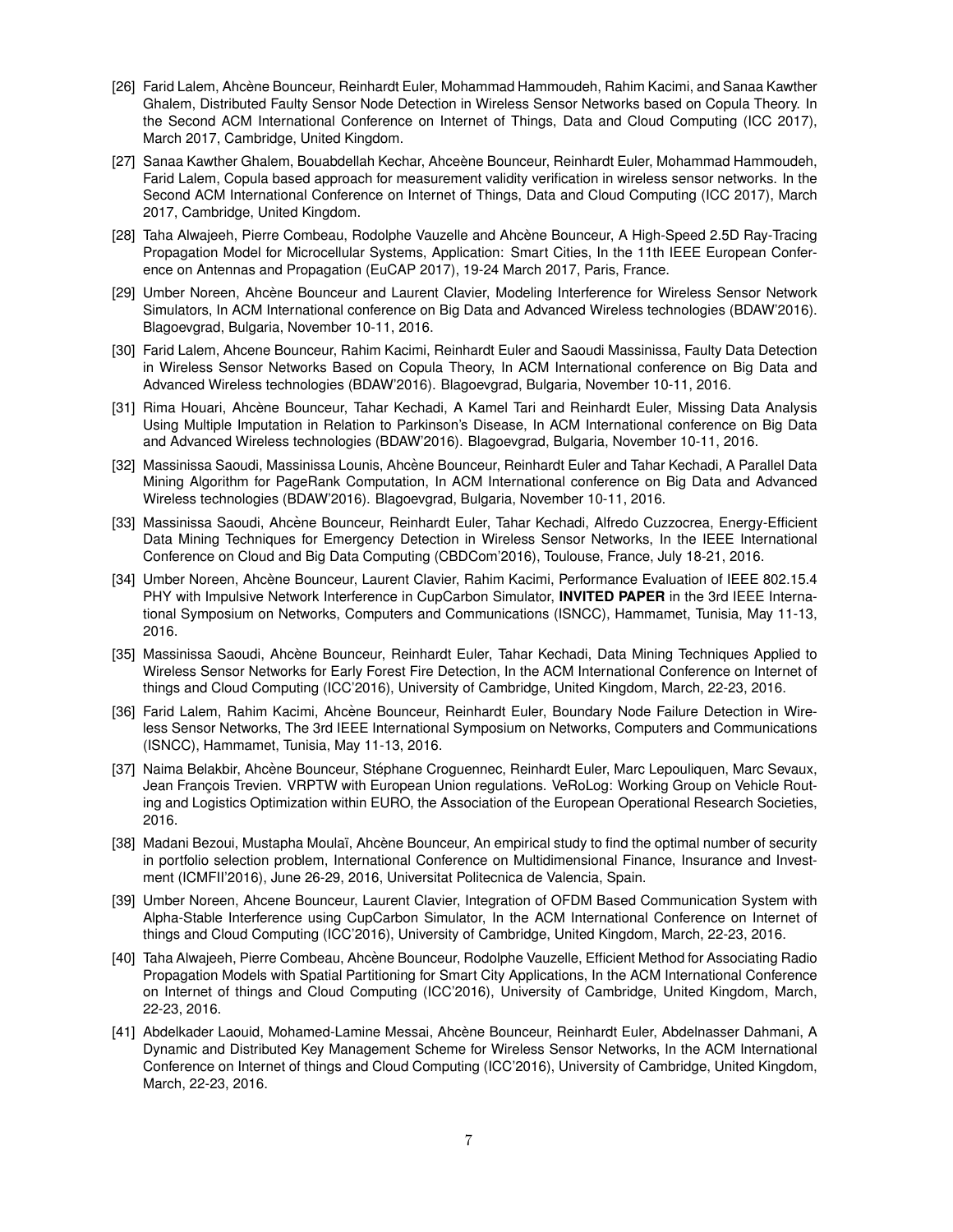- [42] R. Zaouche, A. Belaid, S. Aloui, B. Solaiman, A. Bounceur, D. Ben Salem, S. Sid-Ahmed, S. Tliba, Segmentation of low-grade gliomas in MRI: Phase based method, 2nd International Conference on Advanced Technologies for Signal and Image Processing (ATSIP'2016), Monastir, Tunisia, March 21-24, 2016.
- [43] Farid Lalem, Muath Alshaikh, Ahcène Bounceur, Reinhardt Euler, Lamri Laouamer, Laurent Nana, Anca Pascu, Data Authenticity and Integrity in Wireless Sensor Networks Based on a Watermarking Approach, The 29th International Florida Artificial Intelligence Research Society Conference (FLAIRS), May 16-18, 2016, Key Largo, Florida, USA.
- [44] Feriel Bouakkaz, Mawloud Omar, Ahcène Bounceur and Abdelkamel Tari, Secure and Efficient Sharing Aggregation Scheme for Data Protection in WSNs, In the 15th IEEE International Symposium on Signal Processing and Information Technology, ISSPIT 2015, December 7-10, 2015, Abu Dhabi, UAE.
- [45] A. Cheriet, M. Ouslim, A. Bounceur, M. Hammoudi. Système de détection et de signalisation d'accidents de hauteur à base d'un réseau de capteurs sans fil. In International Conference on Image and Signal Processing and their Applications (ISPA 2015), Sep 2015, Mostaganem, Algeria.
- [46] Ali Benzerbadj, Bouabdellah Kechar, Ahcène Bounceur, Bernard Pottier. Energy Efficient Approach for Surveillance Applications Based on Self Organized Wireless Sensor Networks. EUSPN 2015, Sep 2015, Berlin, Germany.
- [47] Massinissa Lounis, Ahcène Bounceur, Laga Arezki and Bernard Pottier. GPU-based Parallel Computing of Energy Consumption in Wireless Sensor Networks. European Conference on Networks and Communications (EuCNC), June 2015, Paris, France.
- [48] Ahcène Bounceur, Belkacem Brahmi, Kamel Beznia, and Reinhardt Euler. Accurate Analog/RF BIST Evaluation Based on SVM Classification of the Process Parameters. In the 9th IEEE International Design and Test Symposium (IDT), pages 55-60, 2014.
- [49] Foudil Mir, Ahcène Bounceur, and Farid Meziane. Regression analysis for energy and lifetime prediction in large wireless sensor networks. In the 1st IEEE International Conference on Advanced Networking, Distributed Systems and Applications (INDS'14), Bejaia, Algeria, June 17th-19th 2014.
- [50] Rima Houari, Ahcène Bounceur, A-Kamel Tari, and M-Tahar Kechadi. Handling missing data problems with sampling methods. In the 1st IEEE International Conference on Advanced Networking, Distributed Systems and Applications (INDS'14), Bejaia, Algeria, June 17th- 19th 2014.
- [51] K. Mehdi, M. Lounis, A. Bounceur, and T. Kechadi. Cupcarbon: A multi-agent and discrete event wireless sensor network design and simulation tool. 7th International Conference on Simulation Tools and Techniques (SIMUTools'14), Lisbon, Portugal, March 17-19, 2014.
- [52] M. Bentobache, A. Bounceur, R. Euler, Y. Kieffer, and S. Mir. New techniques for selecting test frequencies for linear analog circuits. In 21st IFIP/IEEE International Conference on Very Large Scale Integration (VLSI-SoC'13), Istanbul, Turkey, 2013.
- [53] Beznia Kamel, Bounceur Ahcène, Mir Salvador, and Euler Reinhardt. Analog output parameter reduction based on test metrics estimation. 28th IEEE International Conference on Design of Circuits and Integrated Systems (DCIS'13), Donostia, San Sebastian, Spain November 2013.
- [54] R. Houari, A. Bounceur, T. Kechadi, A New Approach for Dimensionality Reduction of Multi-Dimensional Data Based on Sampling Methods for Data Mining, In: Colloque sur l'Optimisation et les Systèmes d'Information (COSI'13), 9-11 june, 2013, Alger, Algérie, 2013.
- [55] R. Houari, A. Bounceur, T. Kechadi and R. Euler, A New Method for Estimation of Missing Data Based on Sampling Methods for Data Mining, Third International Conference on Computational Science, Engineering and Information Technology (CCSEIT'13), 7-9 june, 2013, Konya, Turkey.
- [56] R. Houari, A. Bounceur, T. Kechadi, A New Method for Dimensionality Reduction of Multi-Dimensional Data using Copulas, In 11th IEEE International Symposium on Programming and Systems (ISPS'13), April 22-24, 2013.
- [57] M. Bentobache, A. Bounceur, R. Euler, Y. Kieffer, S. Mir, Efficient minimization of test frequencies for linear analog circuits, 18th IEEE European Test Symposium (ETS'13), May 27-31, 2013.
- [58] K. Huang, H-G. Stratigopoulos, L. Abdallah, S. Mir, and A. Bounceur. Multivariate Statistical Techniques for Analog Parametric Test Metrics Estimation, In IEEE International Conference on Design & Technology of Integrated Systems in nanoscale era (DTIS'13), March 26-28, Abu Dhabi, UAE.
- [59] K. Beznia, A. Bounceur, S. Mir, and R. Euler. Statistical modelling of analog circuits for test metrics computation. In IEEE International Conference on Design Technology of Integrated Systems in nanoscale era (DTIS'13), Abu Dhabi, UAE, pages 25-29, March 26-28 2013.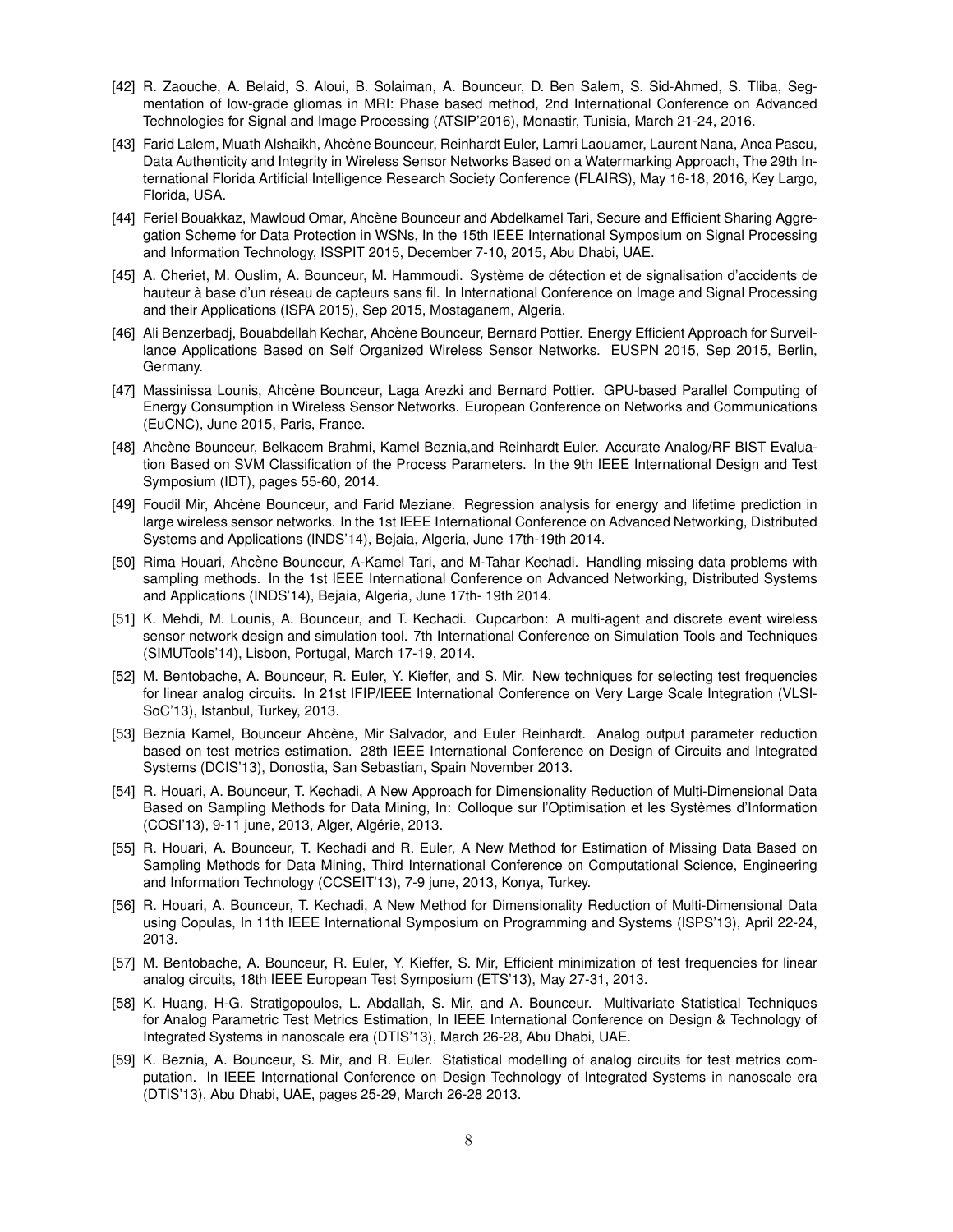- [60] K. Beznia, A. Bounceur, S. Mir and R. Euler. Accurate Estimation of Analog Test Metrics With Extreme Circuits. In IEEE International Conference on Electronics, Circuits, and Systems (ICECS'12), 09-12 December 2012, Seville, Spain.
- [61] A. Bounceur, R. Euler, B. Saoud, K. Beznia, S. Mir. A Tool for Statistical Modelling by Means of Copulas of Analog and Mixed-Signal Circuits. In 27th conference on Design of Circuits and Integrated Systems (DCIS'12), Avignon, France, October 2012. pp. 256-260.
- [62] Pierre-Yves Lucas, Eloi Keita, Ahcène Bounceur, Mahamadou Traore, and Bernard Pottier. A Test Case for a Wireless Sensor Network Design Flow. In 12th Embed With Linux Workshop (EWILI'12), 7 June 2012, Cite´ de la voile, Lorient, France.
- [63] K. Beznia, A. Bounceur, and R. Euler. Analog performance prediction based on Archimedean copulas generation algorithm. In IEEE International Design and Test Work- shop (IDT'11), Beirut, Lebanon, pages 18-23, December 2011.
- [64] K. Beznia A. Bounceur and S. Mir. R. Euler, Parametric test metrics estimation using non-Gaussian copulas, In IEEE 17th International Mixed-Signals, Sensors and Systems Test Workshop (IMS3TW'11), Santa Barbara, California, USA, 2011, May 16-18.
- [65] A. Asquini, A. Bounceur, S. Mir, F. Badets, J.L. Carbonero, and L. Bouzaida. DFT technique for RF PLLs using built-in monitors. In: Design and Technology of Integrated Systems (DTIS'09), Cairo, Egypte, 2009.
- [66] Y. Lechuga, A. Bounceur, R. Mozuelos, M. Martinez, S. Bracho and S. Mir. Test limits evaluation for an ADC Design-for-Test approach by using a CAT platform. 23rd International Conference on Design of Circuits and Integrated Systems (DCIS'08), Grenoble, France, November 2008.
- [67] A. Bounceur and S. Mir. Estimation of test metrics for AMS/RF BIST using Copulas. In 14th IEEE International Mixed-Signals, Sensors and Systems Test Workshop (IMS3TW'08), Vancouver, Canada, June 2008.
- [68] N. Akkouche, A. Bounceur, S. Mir and E. Simeu. Minimization of Functional Tests by Statistical Modelling of Analogue Circuits. In 2nd IEEE Design and Test of Integrated Systems (DTIS'07), Rabat, Morocco, September 2007, pp. 35-40.
- [69] N. Akkouche, A. Bounceur, S. Mir and E. Simeu. Functional Test Compaction by Statistical Modelling of Analogue Circuits. In 13th International Mixed Signals Testing Workshop (IMSTW'07), Povova de Varzim, Portugal, June 18-20 2007, pp. 20-24.
- [70] A. Bounceur, S. Mir, L. Rolíndez and E. Simeu. CAT platform for analogue and mixed-signal test evaluation and optimization, In 14th IFIP International Conference on Very Large Scale Integration (VLSI-SoC'06), Nice, France, 2006, pp. 320-325.
- [71] A. Bounceur, S. Mir, E. Simeu and L. Rol´ındez. Estimation of test metrics for multiple analogue parametric deviations, In 1st IEEE Design and Test of Integrated Systems (DTIS'06), Tunis, Tunisia, 2006, pp. 234-239.
- [72] A. Bounceur, S. Mir, L. Rolíndez and E. Simeu. A CAT platform for analogue and mixed-signal test evaluation and optimization. In 11th IEEE European Test Symposium, Southampton (ETS'06), UK, May 21-25, 2006, pp. 217-222.
- [73] L. Lizarraga, S. Mir, G. Sicard and A. Bounceur. Study of a BIST Technique for CMOS Active Pixel Sensors, In 14th IFIP International Conference on Very Large Scale Integration (VLSI-SoC'06), Nice, France, 2006, pp. 326-331.
- [74] J. Tongbong, A. Bounceur, S. Mir and J.-L. Carbonéro. Evaluation of test measures for low-cost LNA production testing. In Ph.D. forum at 14th IFIP International Conference on Very Large Scale Integration (VLSI-SoC'06), Nice, France, 2006, pp. 48-52.
- [75] L. Rolíndez, S. Mir, A. Bounceur and J.-L. Carbonéro. A SNDR BIST for Sigma Delta Analogue-to-Digital Converters. In 24th IEEE VLSI Test Symposium (VTS'06). Apr 30th-May 4th, 2006. Amissville, USA, pp. 314-319.
- [76] A. Dhayni, S. Mir, L. Rufer and A. Bounceur. Pseudorandom functional BIST for Linear and Nonlinear MEMS. In Design, Automation, and Test in Europe (DATE'06), Germany, 2006, pp. 664-669.
- [77] A. Bounceur, S. Mir, E. Simeu and L. Rolíndez. On the accurate estimation of test metrics for multiple analogue parametric deviations. In 12th International Mixed-Signals Testing Workshop (IMSTW'06), Edinburgh, Southampton, UK, June 21-23, 2006, pp. 19-26.
- [78] A. Dhayni, S. Mir, L. Rufer, and A. Bounceur. Characterization and testing of MEMS nonlinearities. In International Design and Test Workshop (IDT'06), 2006.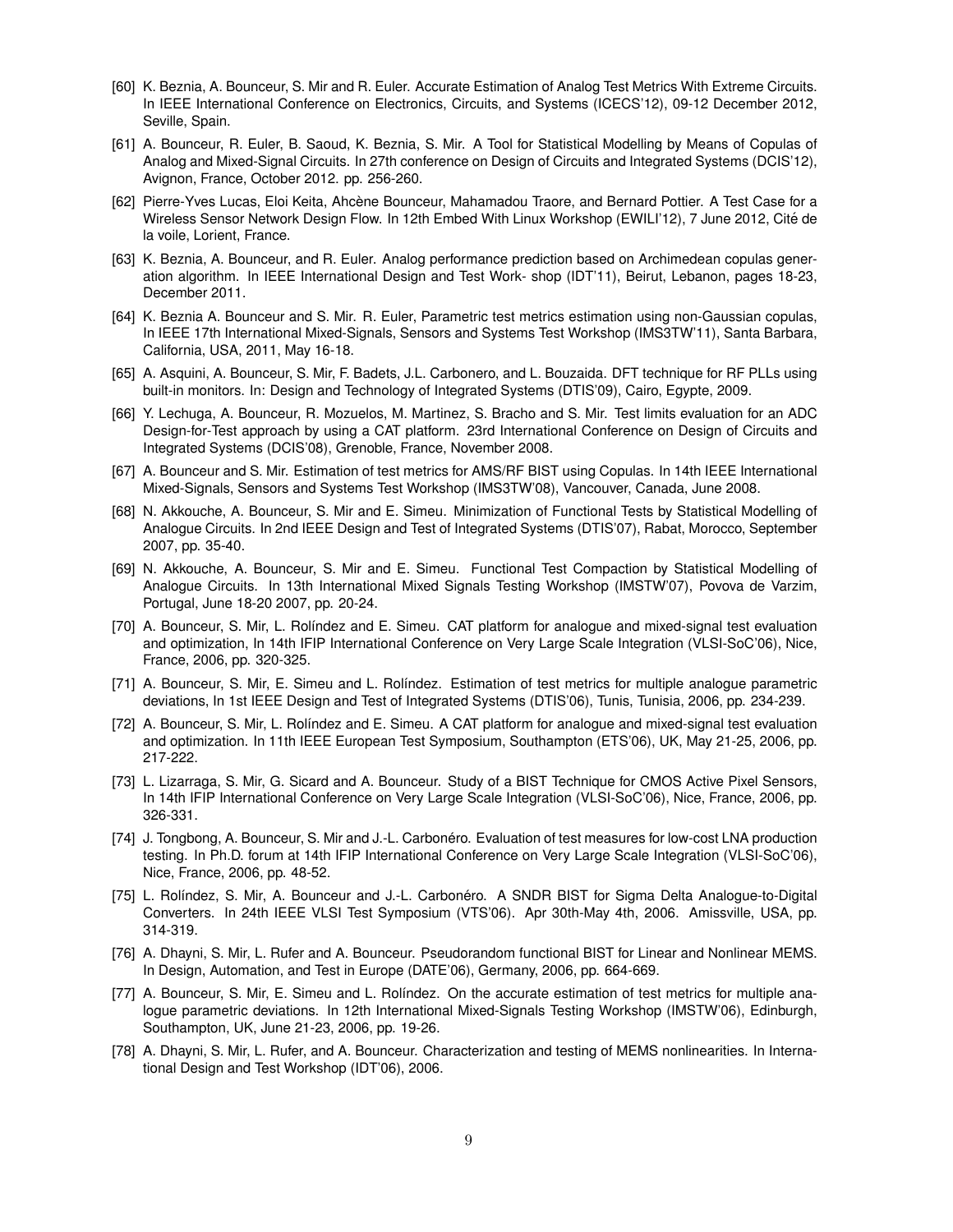- [79] A. Dhayni, S. Mir, L. Rufer and A. Bounceur. On-chip Pseudorandom Testing for Linear and Nonlinear MEMS, In 13th International Conference on Very Large Scale Integration (VLSI-SoC'05), Perth, Western Australia, October 2005, pp. 435-440.
- [80] L. Rolíndez, S. Mir, A. Bounceur and J.-L. Carbonero. A Digital BIST for a 16-bit audio Sigma Delta Analogueto-Digital Converter, In International Mixed-Signals Testing Workshop (IMSTW'05), Cannes, France, June 2005, pp. 45-52.
- [81] A. Dhayni, S. Mir, L. Rufer and A. Bounceur. Nonlinearity Effects on MEMS Onchip Pseudorandom Testing, In International Mixed-Signals Testing Workshop (IMSTW'05), Cannes, France, June 2005, pp. 224-233.
- [82] A. Bounceur, S. Mir and E. Simeu. Optimisation of digitally coded test vectors for mixed-signal components. In 19th Conference on Design of Circuits and Integrated Systems (DCIS'04), Bordeaux, France, November 2004, pp. 895-900.
- [83] L. Rolíndez, S. Mir, G. Prenat and A. Bounceur. A 0.18 um CMOS Implementation of On-chip Analogue Test Signal Generation from Digital Test Patterns. In Design, Automation, and Test in Europe (DATE'04), Interactive presentation, Paris, February 2004, pp. 704-705.

## 2.11 National Conferences (41)

- [1] Madani Bezoui, Ahcène Bounceur, Reinhardt Euler, Mustapha Moulaï. A new hybrid method to maximize the lifetime of coverage in IoT networks, 19ème congrès de la société Française de Recherche Opérationnelle et d'Aide à la Décision (ROADEF'18), 21-23 février 2018, Lorient, France.
- [2] Naima Benkebir, Ahcène Bounceur, Reinhardt Euler, Marc Le Pouliquen, Emmanuelle Pardiac, Marc Sevaux, Jean-François Trévien. La réglementation européenne et française dans les problèmes de routage de véhicules avec des tournées multiples, 19ème congrès de la société Française de Recherche Opérationnelle et d'Aide à la Décision (ROADEF'18), 21-23 février 2018, Lorient, France.
- [3] Farid Lalem, Ahcene Bounceur, Reinhardt Euler and Rahim Kacimi, A Copula Theory Approach to Detect Faulty Sensor Nodes in Wireless Sensor Networks, 12ème Colloque du GDR SoC-SiP, Bordeaux, France, 14-16 Juin 2017.
- [4] Umber Noreen, Ahcene Bounceur, Laurent Clavier and Olivier Marc, LoRa: LPWAN Technology for Smart City, 12ème Colloque du GDR SoC-SiP, Bordeaux, France, 14-16 Juin 2017.
- [5] Sanaa Kawther Ghalem, Bouabdellah Kechar and Ahcène Bounceur, A copula based approach for outlier detection in wireless sensor networks, 12ème Colloque du GDR SoC-SiP, Bordeaux, France, 14-16 Juin 2017.
- [6] Madani Bezoui, Ahcene Bounceur, Reinhardt Euler and Mustapha Moula¨ı, A Distributed Algorithm to Find Boundaries of Connected Components of a Euclidean Graph, 12ème Colloque du GDR SoC-SiP, Bordeaux, France, 14-16 Juin 2017.
- [7] Massinissa Lounis, Julien Soler, Olivier Marc, Ahcene Bounceur and Reinhardt Euler, A 3D Environment for IoT Simulation Under the CupCarbon Platform, 12ème Colloque du GDR SoC-SiP, Bordeaux, France, 14-16 Juin 2017.
- [8] T. Alwajeeh, P. Combeau, R. Vauzelle, A. Bounceur. Un Modèle de Propagation Quasi 3D Déterministe et Rapide pour une Configuration Micro-Cellule; Application: Réseaux de Capteurs. XXèmes Journées Nationales Microondes, 16-19 Mai 2017, Saint-Malo.
- [9] Farid Lalem, Ahcène Bounceur, Rahim Kacimi, Reinhardt Euler, Detection of Failed Boundary Nodes in Wireless Sensor Networks, 11th National Conference on Software and Hardware Architectures for Robots Control (SHARC), Brest, France, June, 30th, 2016.
- [10] Massinissa Saoudi, Massinissa Lounis, Ahcène Bounceur, Reinhardt Euler and Tahar Kechadi, A Parallel Data Mining Algorithm for PageRank Computation, 5ème Edition des journées Big Data Mining and Visualization, Metz, France, 23-24 juin 2016.
- [11] Umber Noreen, Ahcene Bounceur and Laurent Clavier, Integration of OFDM-based Communication System in CupCarbon Simulator, 11ème Colloque du GDR SoC-SiP, Nantes, France, 8-10 Juin 2016.
- [12] Farid Lalem, Ahcène Bounceur, Reinhardt Euler and Rahim Kacimi, A New Watermarking Approach for Wireless Sensor Networks, 11ème Colloque du GDR SoC-SiP, Nantes, France, 8-10 Juin 2016.
- [13] Ali Benzerbadj, Kechar Bouabdellah and Ahcene Bounceur, Energy Efficient Approach for Wireless Sensor Networks Dedicated to Surveillance, 11ème Colloque du GDR SoC-SiP, Nantes, France, 8-10 Juin 2016.
- [14] Habib Aissaoua, Ahcène Bounceur, Makhlouf Aliouat and Reinhardt Euler, Clock Synchronization in Wireless Sensor Networks, 11ème Colloque du GDR SoC-SiP, Nantes, France, 8-10 Juin 2016.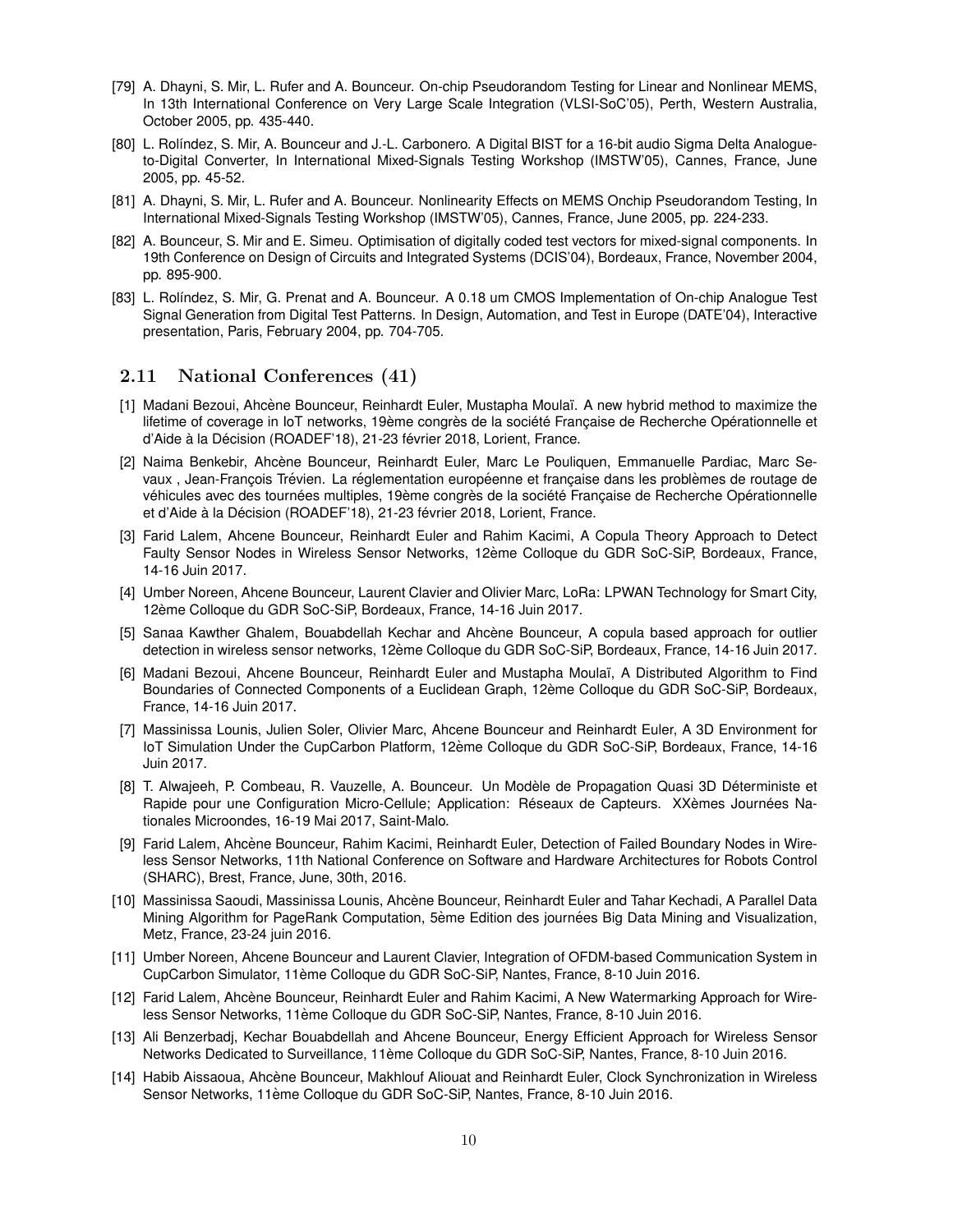- [15] Taha Alwajeeh, Pierre Combeau, Ahcene Bounceur and Rodolph Vauzelle, A Survey of RF-Propagation Models for Wireless Sensor Networks for Smart City Applications, 11ème Colloque du GDR SoC-SiP, Nantes, France, 8-10 Juin 2016.
- [16] Abdelkader Laouid, Ahcene Bounceur, Abdelnasser Dahmani and Abdelkamel Tari, A Dynamic Multipath Routing Algorithm for Energy Balancing in WSNs, 11ème Colloque du GDR SoC-SiP, Nantes, France, 8-10 Juin 2016.
- [17] Massinissa Lounis, Ahcène Bounceur, Reinhardt Euler and Bernard Pottier, Parallel Modeling of Energy Consumption in Wireless Sensor Networks, 11ème Colloque du GDR SoC-SiP, Nantes, France, 8-10 Juin 2016.
- [18] Massinissa Saoudi, Ahcène Bounceur, Reinhardt Euler and Tahar Kechadi, Smart Data Mining Techniques for Emergency Detection Using Wireless Sensor Networks, 11ème Colloque du GDR SoC-SiP, Nantes, France, 8-10 Juin 2016.
- [19] Naima Belakbir, Ahcène Bounceur, Stéphane Croguennec, Reinhardt Euler, Marc Lepouliquen, Marc Sevaux, Jean Francois Trevien. Méthodes d'optimisation pour les tournées et gestion des temps des conducteurs au regard de la législation européenne, 17ème congrès de la société Française de Recherche Opérationnelle et d'Aide à la Décision (ROADEF'16), 10-12 février 2016, Compiègne, France.
- [20] Madani Bezoui, Mustapha Moulaï and Ahcène Bounceur. Exact method for solving bi-objective cardinality constrained portfolio selection problem, 17ème congrès de la société Française de Recherche Opérationnelle et d'Aide à la Décision (ROADEF'16), 10-12 février 2016, Compiègne, France.
- [21] Nora Saadi and Ahcène Bounceur. Modélisation et simulation pour la résolution du problème de couverture de cibles mobiles dans un réseau de capteurs sans fil. 8ème Colloque du GDR SoC-SiP, Paris, France, 11-13 Juin 2014.
- [22] Lounis Massinissa, Arezki Laga, and Ahcène Bounceur. Calcul parallèle de la consommation d'énergie des mobiles dans un réseau de capteurs sans fil. 8ème Colloque du GDR SoC-SiP, Paris, France, 11-13 Juin 2014.
- [23] Arezki Laga, Lounis Massinissa, and Ahcène Bounceur. Modèle pour la simulation parallèle sur GPUs des réseaux de capteurs sans fil. 8ème Colloque du GDR SoC-SiP, Paris, France, 11-13 Juin 2014.
- [24] K. Beznia, A. Bounceur, R. Euler, and S. Mir. Estimation des métriques de test analogique à base d'un echantillon de circuits extrà $\hat{A}^{\hat{a}}$ mes multivaries. 16èmes Journe es Nationales du Re´seau Doctoral en Microélectronique (JNRDM'13), Grenoble.
- [25] K. Beznia, A. Bounceur, R. Euler, and S. Mir. Estimation des métriques de test analogique à base d'un échantillon de circuits extràÂ<sup>a</sup>mes multivariés. 7ème Colloque du GDR SoC-SiP, Lyon, France, Juin 2013.
- [26] A. Bounceur, K. Beznia, R. Euler, and S. Mir. Réduction des paramètres de sortie des circuits analogiques par l'estimation des métriques de test. 7ème Colloque du GDR SoC-SiP, Lyon, France, Juin 2013.
- [27] Foudil Mir, Ahcène Bounceur, and Farid Meziane. Energy and lifetime prediction in large wireless sensor networks. 7ème Colloque du GDR SoC-SiP, Lyon, France, Juin 2013.
- [28] K. Beznia, A. Bounceur, S. Mir, and R. Euler. Test metrics computation using the statistical model of analog circuits. 6ème Colloque du GDR SoC-SiP, Paris, France, Juin 2012.
- [29] B. Saoud, K. Beznia, A. Bounceur, S. Mir, and M. Kerkar. Outil de modélisation statistique des circuits analogiques et mixtes. 6ème Colloque du GDR SoC-SiP, Paris, France, Juin 2012.
- [30] Bilal Saoud, Kamel Beznia, Ahcène Bounceur, and Moussa Kerkar. Outil de modélisation et de génération d'un échantillon multidimensionnel des pixels d'un imageur CMOS. 15ème Journées Nationales du Réseau Doctoral en Microélectronique, JNRDM, Marseille, France, 2012.
- [31] M. Bentobache, A. Bounceur, R. Euler, Une application efficace du problème de recouvrement au test de circuits analogiques, In 13ème congrès annuel de la Société française de Recherche Opérationnelle et d'Aide à la Décision (ROADEF'12). Angers, France, 2012.
- [32] R. Houari, A. Bounceur et T. Kechadi, Nouvelle Approche de Pré-traitement pour les Fouilles de Données Numériques, 2ième édition de la conférence nationale de l'informatique destinée aux étudiants de graduation et de post-graduation (JEESI'12), 16 avril 2012, Oued-Smar, Algérie.
- [33] A. Bounceur, R. Euler, and K. Beznia. Génération et optimisation de vecteurs de test analogiques multifréquences. In 12ème congrès annuel de la Société française de Recherche Opérationnelle et d'Aide à la Décision ROADEF'2011. Saint-Etienne, France, Mars 2011.
- [34] K. Beznia, A. Bounceur, S. Mir, and R. Euler. évaluation d'un bist d'un capteur de vision CMOS à base d'une copule non gaussienne. 5e`me Colloque du GDR SoC-SiP, Lyon, France, Juin 2011.